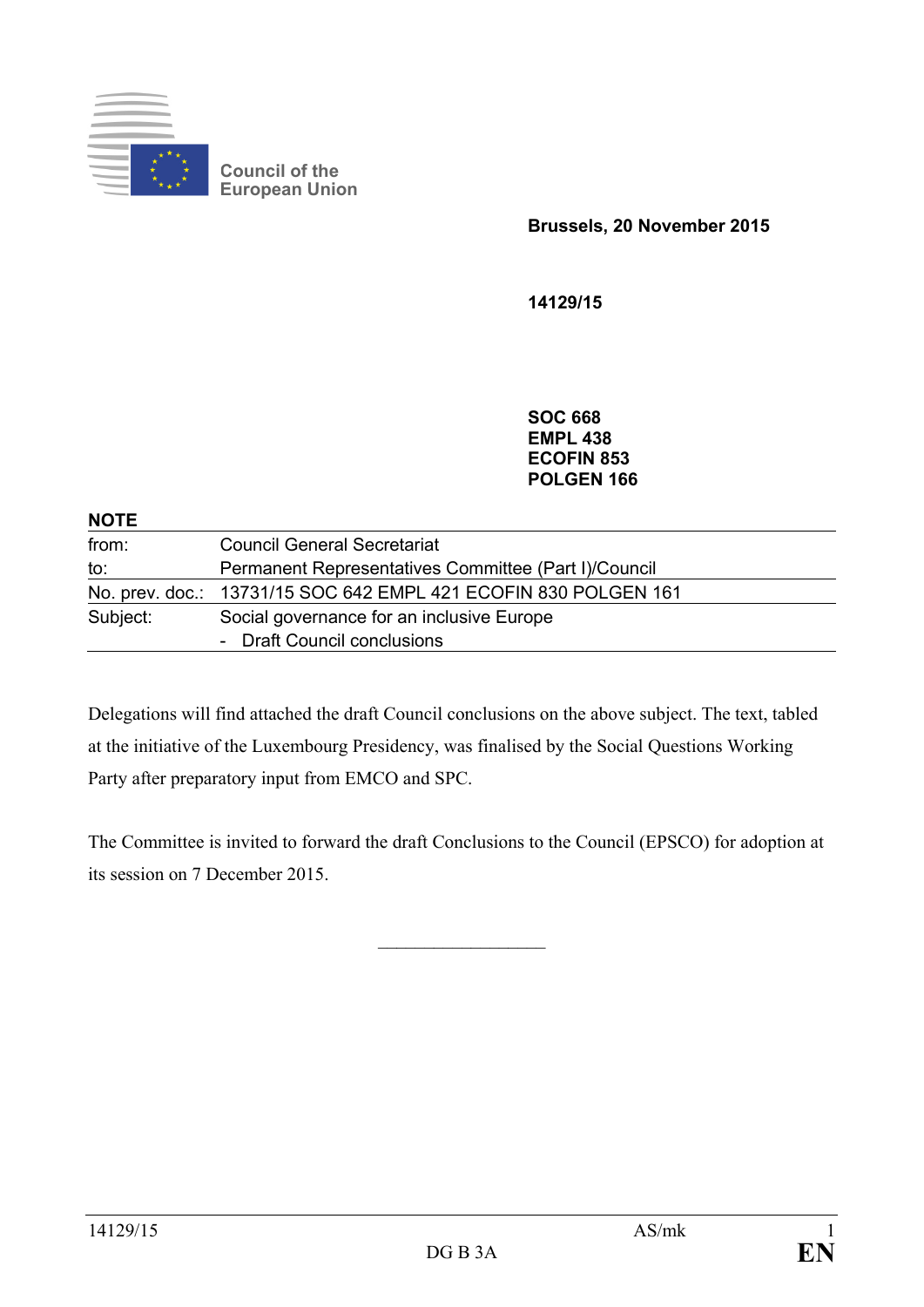# **SOCIAL GOVERNANCE FOR AN INCLUSIVE EUROPE**

## **Draft Council Conclusions**

## **UNDERLINING THAT**

- 1. The European Semester has significantly strengthened economic policy coordination and has proven to be a valuable instrument for engaging Member States in the coordination of key structural reforms in view of achieving commonly agreed objectives.
- 2. The European Semester needs to work in a balanced way in order to steer and achieve progress towards sustainable and inclusive growth, taking due account of the shared social and employment objectives in accordance with Article 3(3) of the Treaty on European Union (TEU).
- 3. The employment and social impact of key structural reforms needs to be assessed across all relevant policy domains to actively contribute to the successful implementation of the Europe 2020 Strategy within the European Semester.

## **WELCOMING THAT**

- 4. The ongoing work of the Employment Committee (EMCO) and the Social Protection Committee (SPC) on monitoring employment and social developments, and their contribution to the coordination of employment and social policies in the context of the European Employment Strategy (EES) and the social Open Method of Coordination (OMC) are an integral part of the European Semester.
- 5. The reports prepared for the relevant Council meetings allow for regular and structured information and monitoring of the progress in social and employment outcomes and the follow-up of social protection and employment reforms.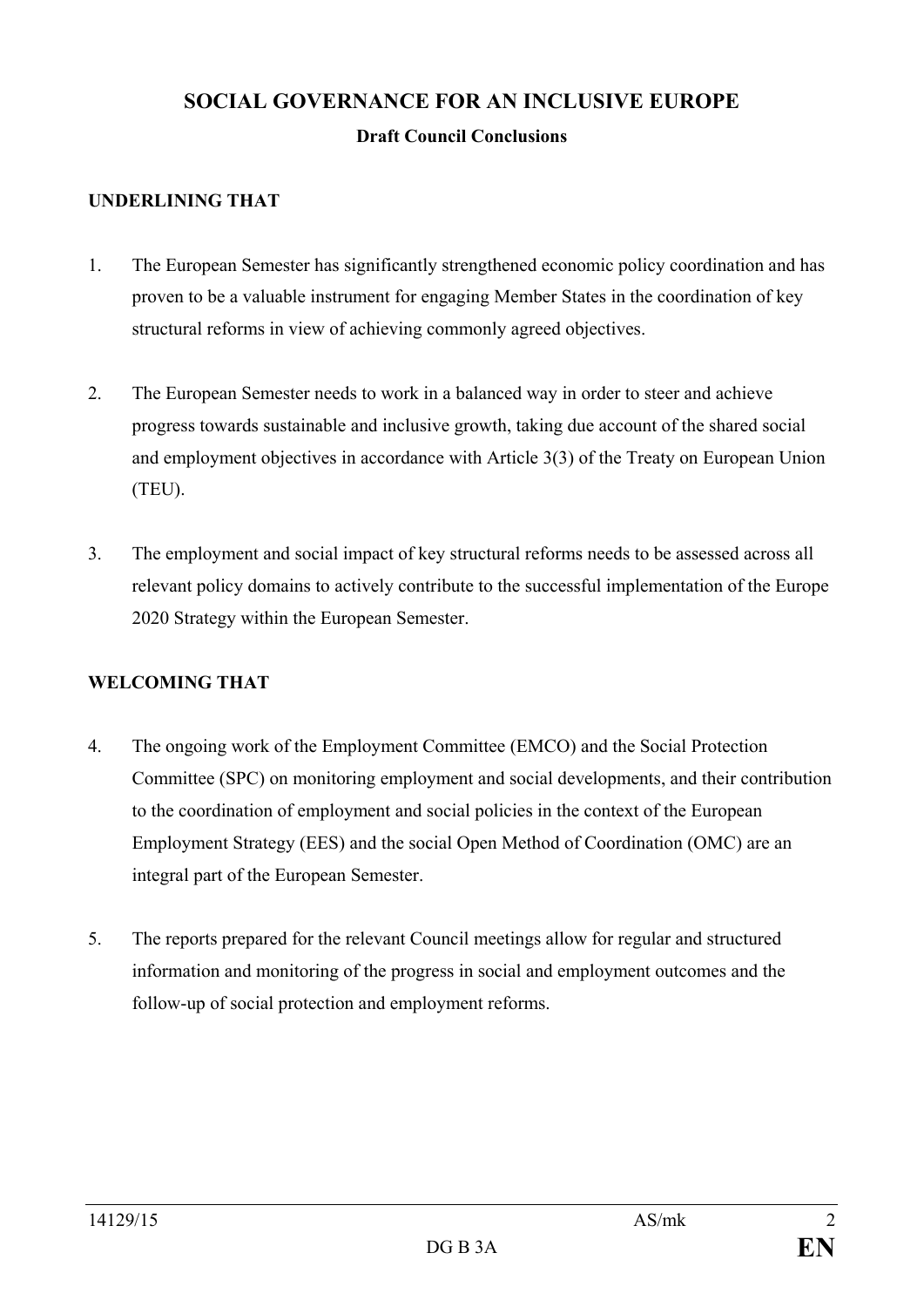#### **TAKING INTO ACCOUNT THAT**

- 6. The governance of social and employment policies has been continuously enhanced through a common understanding reached on shared challenges, rigorous monitoring of progress in the implementation of Country-Specific Recommendations (CSRs) and multilateral analysis of thematic priorities.
- 7. An improved social governance and better coordination of economic, fiscal, employment and social policies would represent an important contribution towards achieving the objectives of promoting a high level of employment, fighting social exclusion and guaranteeing adequate social protection, as laid down in Article 9 of the Treaty on the Functioning of the European Union (TFEU).
- 8. The Five Presidents' Report published in June 2015 refers to the need for a stronger focus on employment and social performance, including through a Joint Employment and Social Report, which would feed into the definition of the Annual Growth Survey (AGS) priorities.

## **STRESSING THAT**

- 9. A revamped European Semester should continue to ensure that necessary structural reforms are implemented to address social and employment challenges and continually improve social and employment outcomes, taking into account the targets set in the Europe 2020 Strategy with regard to increasing employment and fighting poverty and social exclusion.
- 10. An effective dialogue should be established between the Commission and the Council in the preparatory stage of the AGS, based on the existing analytical instruments (the scoreboard of key employment and social indicators, the Social Protection Performance Monitor (SPPM), the Employment Performance Monitor (EPM) and the Joint Assessment Framework (JAF)), in order to facilitate the joint identification of priorities for policy action in the employment and social areas.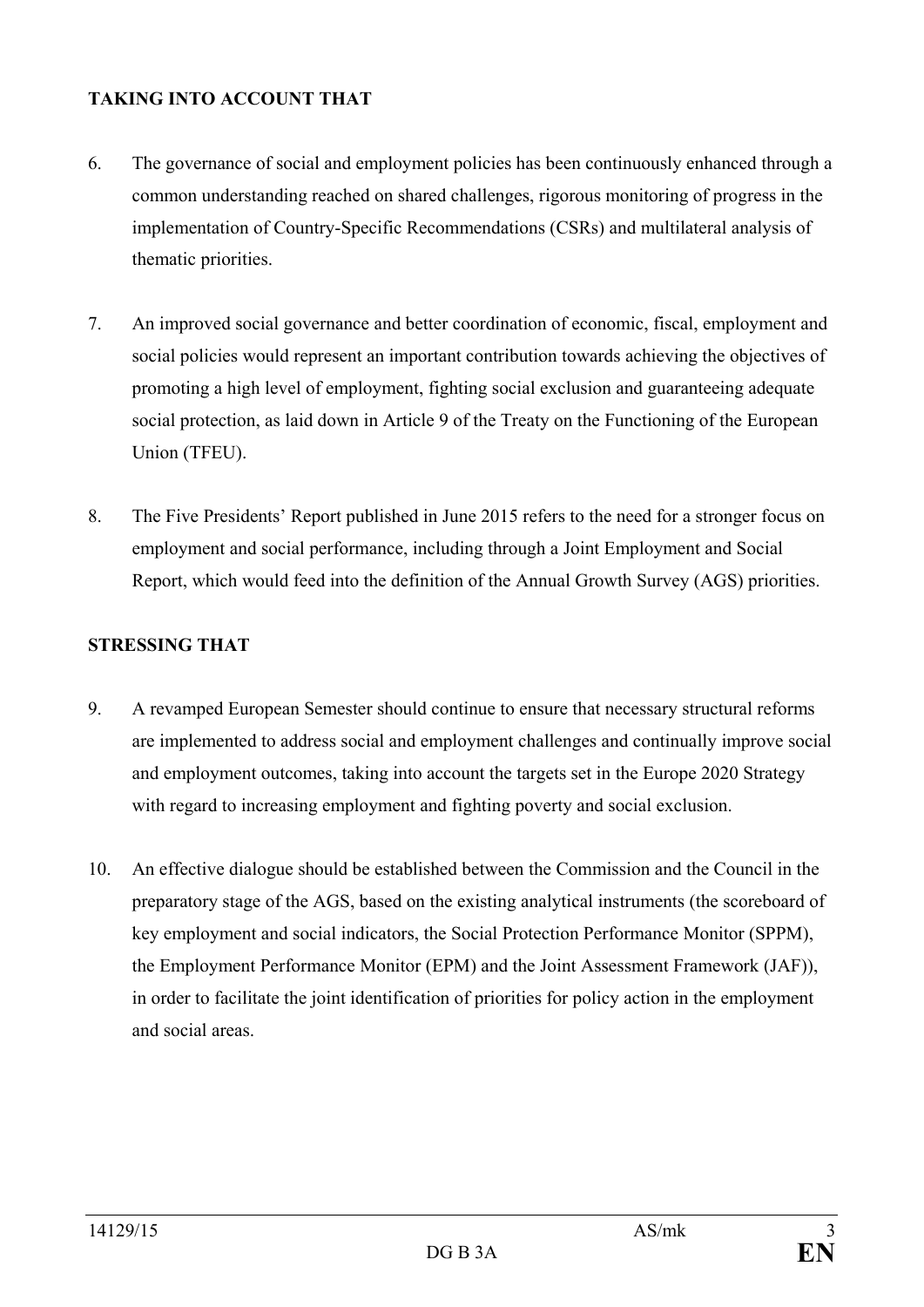- 11. The social dimension of the European Semester should be further enhanced under the lead of the EPSCO Council through a more structured use of the already existing common instruments for monitoring social and employment developments, regular discussions of social and employment trends and exchanges on progress towards the common social and employment objectives of the Union.
- 12. Social governance aiming at a continuous improvement of social and employment outcomes is necessary for the sustainability and legitimacy of the Union, including a well-functioning Economic and Monetary Union (EMU), and must be given appropriate weight within the overall governance framework. Social governance should be used to its full potential to identify and address key common social and employment challenges and trends to watch with a view to the achievement of the common employment and social objectives, including the Europe 2020 targets.

## **THE COUNCIL OF THE EUROPEAN UNION**

## **ENCOURAGES MEMBER STATES TO**

- 13. Continue monitoring social and employment developments based on the existing commonly agreed instruments in the context of the social OMC and the EES.
- 14. Implement the Integrated Guidelines, in particular their employment and social aspects.
- 15. Adequately respond to CSRs, including in the area of employment and social policies.
- 16. Continue and, where appropriate, strengthen the involvement of social partners and civil society at national level on key stages of the European Semester process.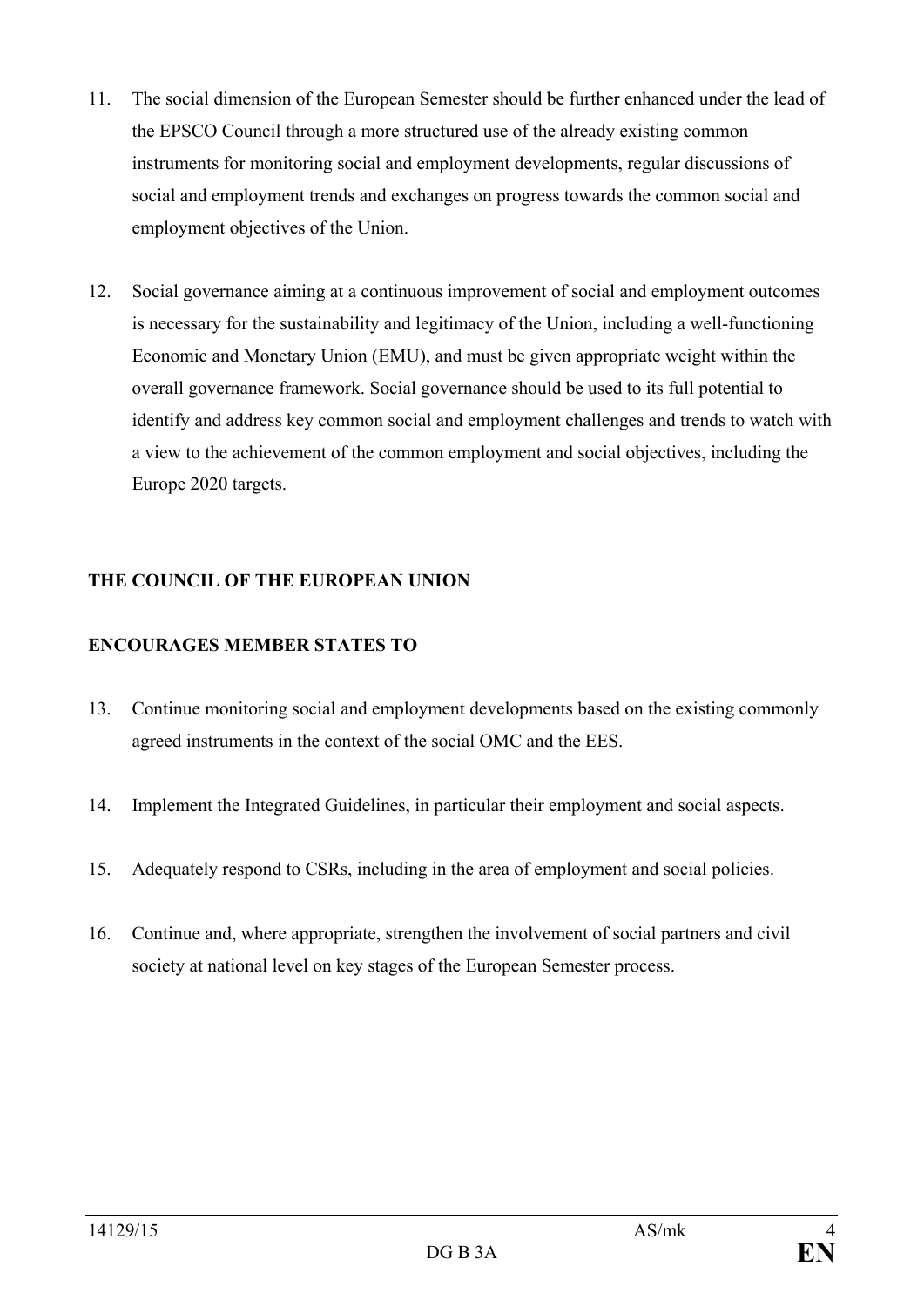#### **INVITES THE COMMISSION TO**

- 17. Ensure, in collaboration with the Member States, the timely availability of valid indicators to monitor social and employment developments.
- 18. Implement a gender-mainstreamed approach throughout the European Semester and all its instruments and procedures.
- 19. Explore adequate ways for social and employment outcomes to be taken into account in all relevant aspects of the European Semester in light of Article 9 TFEU, particularly in the context of the Europe 2020 Strategy, the Integrated Guidelines, the social OMC and the EES.
- 20. Actively support the work of the EMCO and the SPC in their respective areas of competence, especially with regard to all aspects of the European Semester which fall within their remit.
- 21. Regularly identify jointly with Member States, on the basis of the SPPM, the EPM and the scoreboard of key employment and social indicators, key common social and employment challenges and trends to watch, which feed into the definition of the AGS priorities and lead to priority policy actions to fulfil the common social and employment objectives of the Union.
- 22. Analyse the Alert Mechanism Scoreboard under the Macroeconomic Imbalances Procedure (MIP) together with the scoreboard of key employment and social indicators and make sure this latter scoreboard is used throughout the European Semester procedures to monitor developments in labour market and social policy.
- 23. Facilitate that, in the context of improving economic governance, and while seeking to enhance ownership of policies and reforms by national authorities and stakeholders, the role of social partners is fully respected and civil society is consulted in line with national practices. In this context, competitiveness should be considered in all its aspects and not limited to wages alone.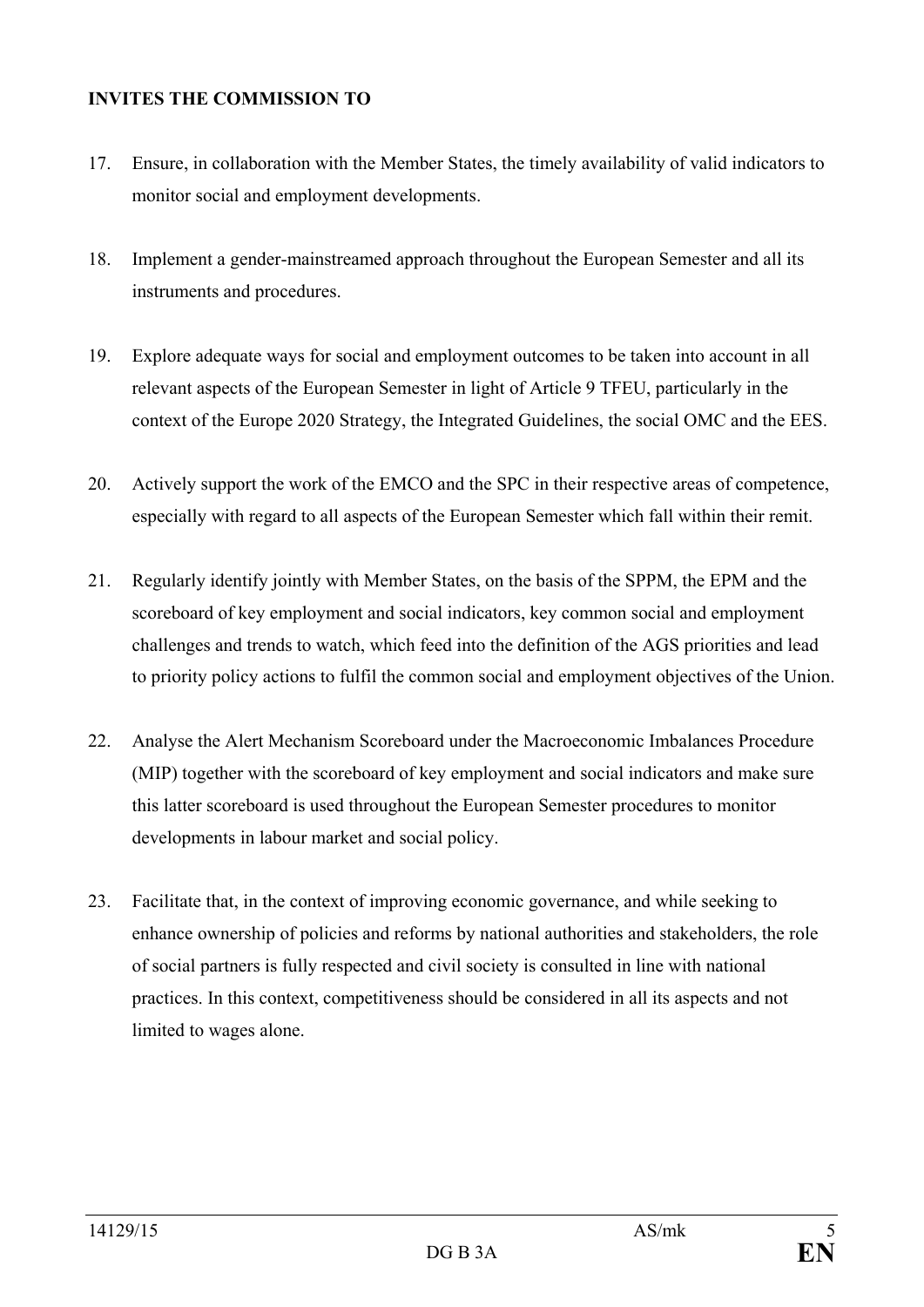24. Cooperate with the EMCO and the SPC on the elaboration of a Commission proposal to develop a European pillar of social rights in the context of the EES and the social OMC.

## **CALLS ON THE EMPLOYMENT AND SOCIAL PROTECTION COMMITTEES TO**

- 25. Ensure the monitoring of employment and social developments, in particular the progress towards the Europe 2020 targets on promoting employment and reducing poverty and social exclusion.
- 26. Contribute to the implementation of the Integrated Guidelines, including through the assessment of the social and employment impact of structural reforms.
- 27. Annually provide the Council with an analysis of social and employment developments in Member States and in the Union, and with proposals on the priorities for the AGS including key common challenges and trends to watch.
- 28. Continue to provide adequate analysis for regular Council discussion on the key common challenges and trends to watch in the EU, based on the EPM, the SPPM and the scoreboard of key employment and social indicators.
- 29. Streamline the thematic work on monitoring common social and employment developments on the basis of sharing best practices and using existing instruments.
- 30. Continue, and where appropriate, strengthen the involvement of social partners and civil society at Union level on key stages of the European Semester process.

 $\overline{\phantom{a}}$  , and the set of the set of the set of the set of the set of the set of the set of the set of the set of the set of the set of the set of the set of the set of the set of the set of the set of the set of the s